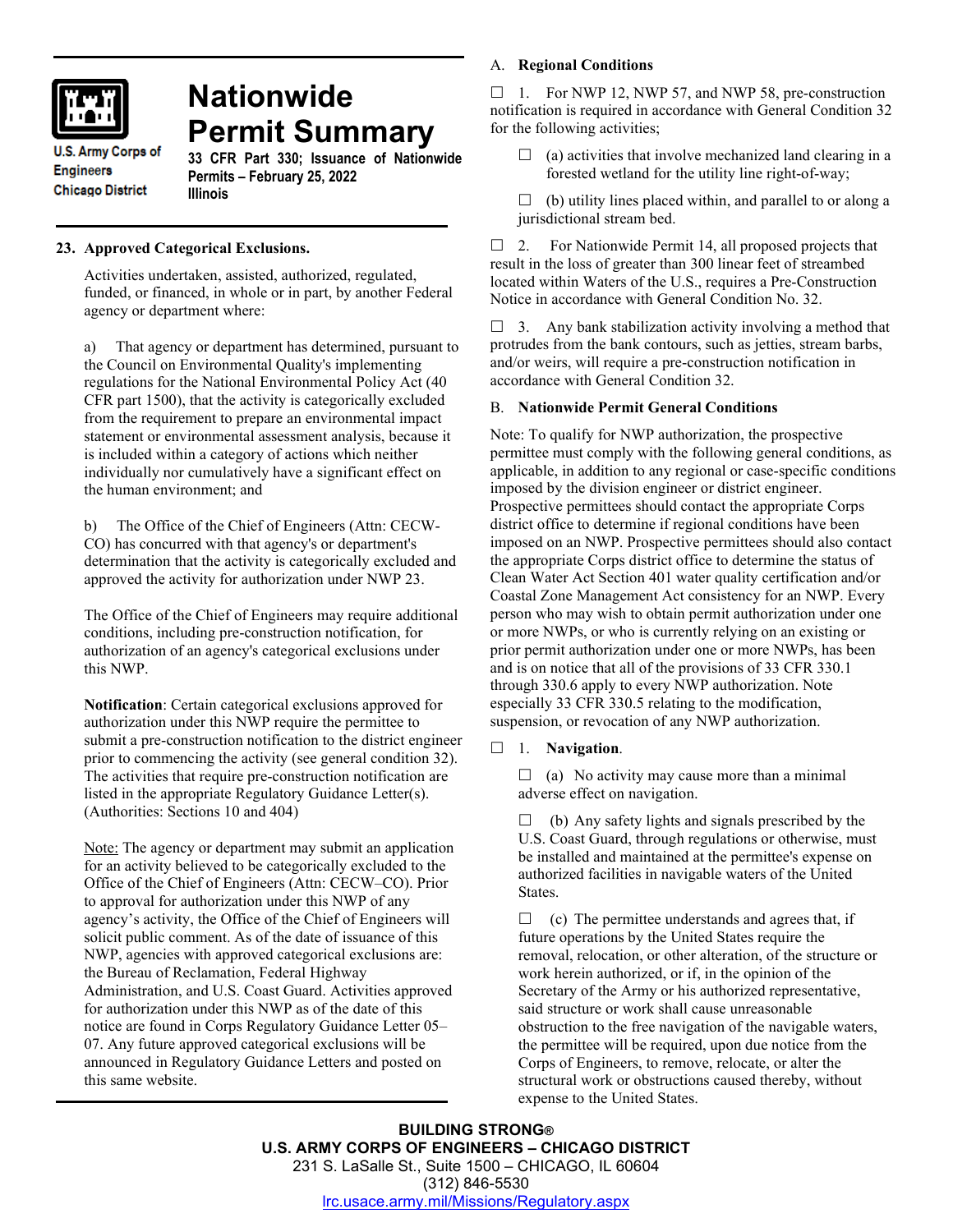No claim shall be made against the United States on account of any such removal or alteration.

□ 2. **Aquatic Life Movements.** No activity may substantially disrupt the necessary life cycle movements of those species of aquatic life indigenous to the waterbody, including those species that normally migrate through the area, unless the activity's primary purpose is to impound water. All permanent and temporary crossings of waterbodies shall be suitably culverted, bridged, or otherwise designed and constructed to maintain low flows to sustain the movement of those aquatic species. If a bottomless culvert cannot be used, then the crossing should be designed and constructed to minimize adverse effects to aquatic life movements.

 3. **Spawning Areas**. Activities in spawning areas during spawning seasons must be avoided to the maximum extent practicable. Activities that result in the physical destruction (e.g., through excavation, fill, or downstream smothering by substantial turbidity) of an important spawning area are not authorized.

 4. **Migratory Bird Breeding Areas.** Activities in waters of the United States that serve as breeding areas for migratory birds must be avoided to the maximum extent practicable.

 5. **Shellfish Beds**. No activity may occur in areas of concentrated shellfish populations, unless the activity is directly related to a shellfish harvesting activity authorized by NWPs 4 and 48, or is a shellfish seeding or habitat restoration activity authorized by NWP 27.

 6. **Suitable Material**. No activity may use unsuitable material (e.g., trash, debris, car bodies, asphalt, etc.). Material used for construction or discharged must be free from toxic pollutants in toxic amounts (see section 307 of the Clean Water Act).

 7. **Water Supply Intakes**. No activity may occur in the proximity of a public water supply intake, except where the activity is for the repair or improvement of public water supply intake structures or adjacent bank stabilization.

 8. **Adverse Effects from Impoundments**. If the activity creates an impoundment of water, adverse effects to the aquatic system due to accelerating the passage of water, and/or restricting its flow must be minimized to the maximum extent practicable.

 9. **Management of Water Flows**. To the maximum extent practicable, the pre-construction course, condition, capacity, and location of open waters must be maintained for each activity, including stream channelization, storm water management activities, and temporary and permanent road crossings, except as provided below. The activity must be constructed to withstand expected high flows. The activity must not restrict or impede the passage of normal or high flows, unless the primary purpose of the activity is to impound water or manage high flows. The activity may alter the pre-construction course, condition, capacity, and location of open waters if it benefits the aquatic environment (e.g., stream restoration or relocation activities).

 10. **Fills Within 100-Year Floodplains**. The activity must comply with applicable FEMA-approved state or local floodplain management requirements.

□ 11. **Equipment**. Heavy equipment working in wetlands or mudflats must be placed on mats, or other measures must be taken to minimize soil disturbance.

 12. **Soil Erosion and Sediment Controls**. Appropriate soil erosion and sediment controls must be used and maintained in effective operating condition during construction, and all exposed soil and other fills, as well as any work below the ordinary high water mark or high tide line, must be permanently stabilized at the earliest practicable date. Permittees are encouraged to perform work within waters of the United States during periods of low-flow or no-flow, or during low tides.

 13. **Removal of Temporary Fills**. Temporary structures must be removed, to the maximum extent practicable, after their use has been discontinued. Temporary fills must be removed in their entirety and the affected areas returned to pre-construction elevations. The affected areas must be revegetated, as appropriate.

 14. **Proper Maintenance**. Any authorized structure or fill shall be properly maintained, including maintenance to ensure public safety and compliance with applicable NWP general conditions, as well as any activity-specific conditions added by the district engineer to an NWP authorization.

 15. **Single and Complete Project**. The activity must be a single and complete project. The same NWP cannot be used more than once for the same single and complete project.

# 16. **Wild and Scenic Rivers**.

 $\Box$  (a) No NWP activity may occur in a component of the National Wild and Scenic River System, or in a river officially designated by Congress as a "study river" for possible inclusion in the system while the river is in an official study status, unless the appropriate Federal agency with direct management responsibility for such river, has determined in writing that the proposed activity will not adversely affect the Wild and Scenic River designation or study status.

 $\Box$  (b) If a proposed NWP activity will occur in a component of the National Wild and Scenic River System, or in a river officially designated by Congress as a "study river" for possible inclusion in the system while the river is in an official study status, the permittee must submit a preconstruction notification (see general condition 32). The district engineer will coordinate the PCN with the Federal agency with direct management responsibility for that river. Permittees shall not begin the NWP activity until notified by the district engineer that the Federal agency with direct management responsibility for that river has determined in writing that the proposed NWP activity will not adversely affect the Wild and Scenic River designation or study status.

 $\Box$  (c) Information on Wild and Scenic Rivers may be obtained from the appropriate Federal land management agency responsible for the designated Wild and Scenic River or study river (e.g., National Park Service, U.S. Forest Service, Bureau of Land Management, U.S. Fish and Wildlife Service). Information on these rivers is also available at: http://www.rivers.gov/.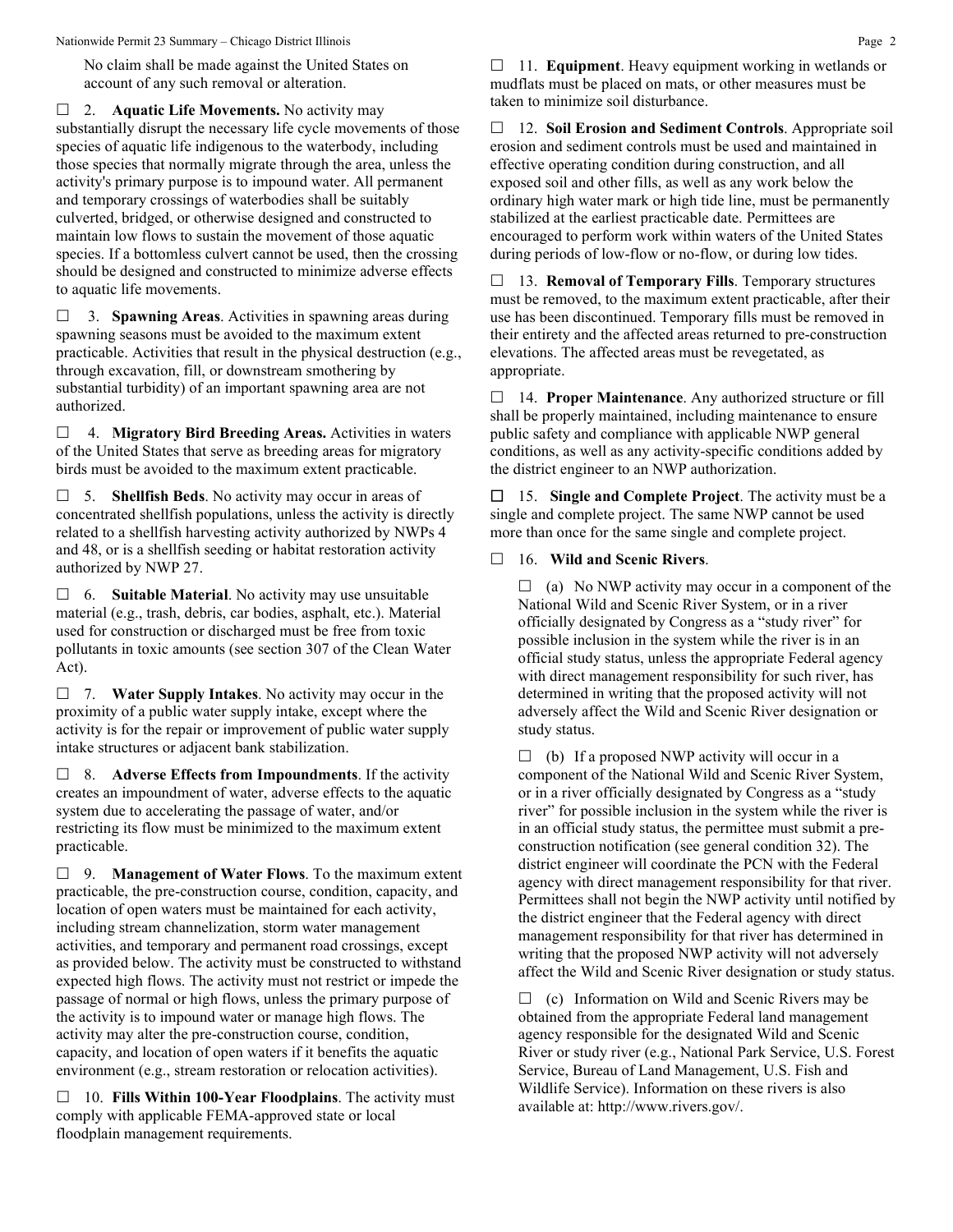17. **Tribal Rights**. No activity or its operation may impair reserved tribal rights, including, but not limited to, reserved water rights and treaty fishing and hunting rights.

## 18. **Endangered Species**.

 $\Box$  (a) No activity is authorized under any NWP which is likely to directly or indirectly jeopardize the continued existence of a threatened or endangered species or a species proposed for such designation, as identified under the Federal Endangered Species Act (ESA), or which will directly or indirectly destroy or adversely modify the critical habitat of such species. No activity is authorized under any NWP which "may affect" a listed species or critical habitat, unless ESA section 7 consultation addressing the consequences of the proposed activity on listed species or critical habitat has been completed. See 50 CFR 402.02 for the definition of "effects of the action" for the purposes of ESA section 7 consultation, as well as 50 CFR 402.17, which provides further explanation under ESA section 7 regarding "activities that are reasonably certain to occur" and "consequences caused by the proposed action."

 $\Box$  (b) Federal agencies should follow their own procedures for complying with the requirements of the ESA (see 33 CFR 330.4 $(f)(1)$ ). If pre-construction notification is required for the proposed activity, the Federal permittee must provide the district engineer with the appropriate documentation to demonstrate compliance with those requirements. The district engineer will verify that the appropriate documentation has been submitted. If the appropriate documentation has not been submitted, additional ESA section 7 consultation may be necessary for the activity and the respective federal agency would be responsible for fulfilling its obligation under section 7 of the ESA.

 $\Box$  (c) Non-federal permittees must submit a preconstruction notification to the district engineer if any listed species (or species proposed for listing) or designated critical habitat (or critical habitat proposed such designation) might be affected or is in the vicinity of the activity, or if the activity is located in designated critical habitat or critical habitat proposed for such designation, and shall not begin work on the activity until notified by the district engineer that the requirements of the ESA have been satisfied and that the activity is authorized. For activities that might affect Federally-listed endangered or threatened species (or species proposed for listing) or designated critical habitat (or critical habitat proposed for such designation), the pre-construction notification must include the name(s) of the endangered or threatened species (or species proposed for listing) that might be affected by the proposed activity or that utilize the designated critical habitat (or critical habitat proposed for such designation) that might be affected by the proposed activity. The district engineer will determine whether the proposed activity "may affect" or will have "no effect" to listed species and designated critical habitat and will notify the non-Federal applicant of the Corps' determination within 45 days of receipt of a complete preconstruction notification. For activities where the non-Federal applicant has identified listed species (or species

proposed for listing) or designated critical habitat (or critical habitat proposed for such designation) that might be affected or is in the vicinity of the activity, and has so notified the Corps, the applicant shall not begin work until the Corps has provided notification that the proposed activity will have "no effect" on listed species (or species proposed for listing or designated critical habitat (or critical habitat proposed for such designation), or until ESA section 7 consultation or conference has been completed. If the non-Federal applicant has not heard back from the Corps within 45 days, the applicant must still wait for notification from the Corps.

 $\Box$  (d) As a result of formal or informal consultation with the FWS or NMFS the district engineer may add species-specific permit conditions to the NWPs.

 $\Box$  (e) Authorization of an activity by an NWP does not authorize the "take" of a threatened or endangered species as defined under the ESA. In the absence of separate authorization (e.g., an ESA Section 10 Permit, a Biological Opinion with "incidental take" provisions, etc.) from the FWS or the NMFS, the Endangered Species Act prohibits any person subject to the jurisdiction of the United States to take a listed species, where "take" means to harass, harm, pursue, hunt, shoot, wound, kill, trap, capture, or collect, or to attempt to engage in any such conduct. The word "harm" in the definition of "take" means an act which actually kills or injures wildlife. Such an act may include significant habitat modification or degradation where it actually kills or injures wildlife by significantly impairing essential behavioral patterns, including breeding, feeding or sheltering.

 $\Box$  (f) If the non-federal permittee has a valid ESA section  $10(a)(1)(B)$  incidental take permit with an approved Habitat Conservation Plan for a project or a group of projects that includes the proposed NWP activity, the non-federal applicant should provide a copy of that ESA section  $10(a)(1)(B)$  permit with the PCN required by paragraph (c) of this general condition. The district engineer will coordinate with the agency that issued the ESA section  $10(a)(1)(B)$  permit to determine whether the proposed NWP activity and the associated incidental take were considered in the internal ESA section 7 consultation conducted for the ESA section  $10(a)(1)(B)$  permit. If that coordination results in concurrence from the agency that the proposed NWP activity and the associated incidental take were considered in the internal ESA section 7 consultation for the ESA section  $10(a)(1)(B)$  permit, the district engineer does not need to conduct a separate ESA section 7 consultation for the proposed NWP activity. The district engineer will notify the non-federal applicant within 45 days of receipt of a complete pre-construction notification whether the ESA section  $10(a)(1)(B)$  permit covers the proposed NWP activity or whether additional ESA section 7 consultation is required.

 $\Box$  (g) Information on the location of threatened and endangered species and their critical habitat can be obtained directly from the offices of the FWS and NMFS or their world wide web pages at http://www.fws.gov/ or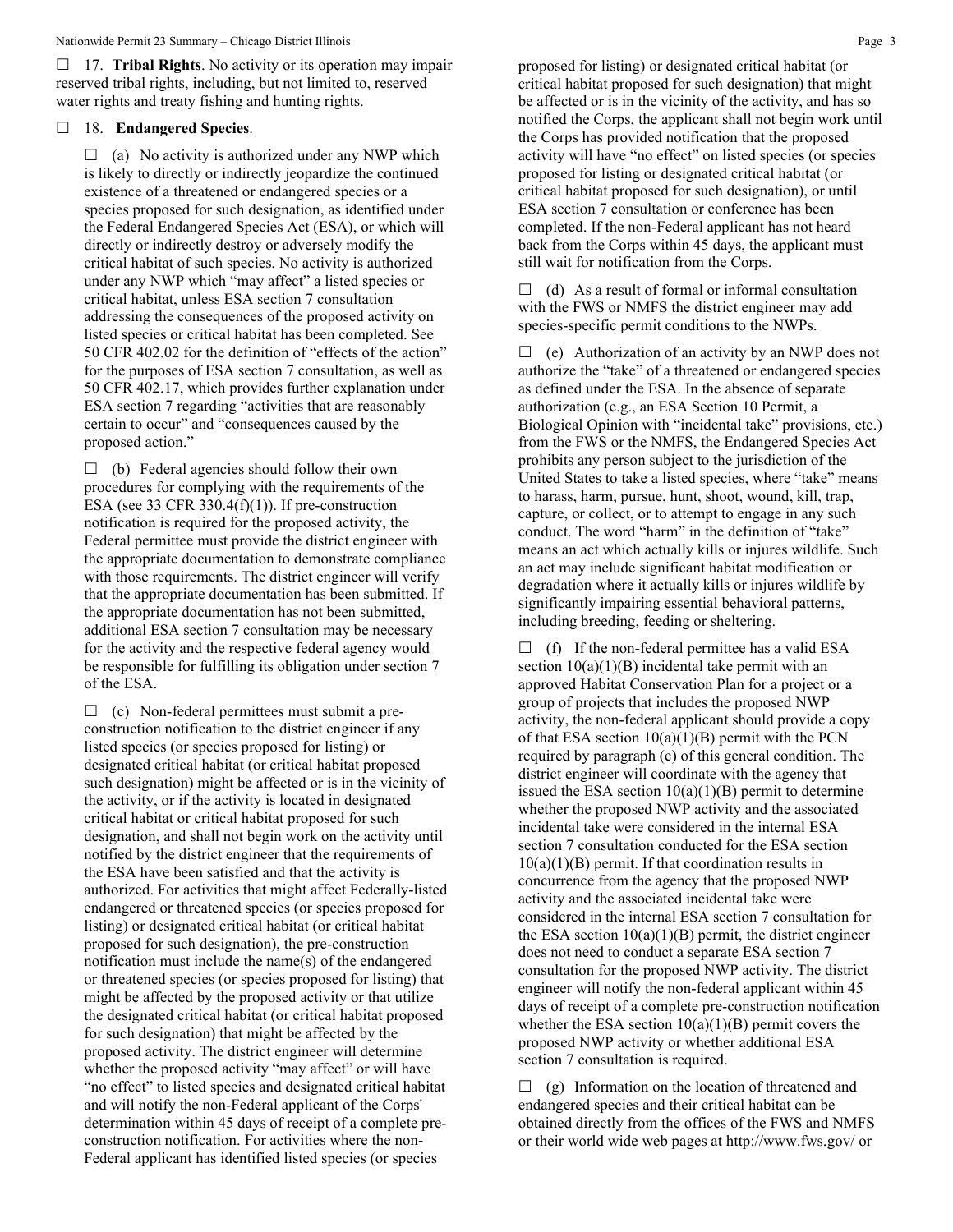http://www.fws.gov/ipac and http://www.nmfs.noaa.gov/pr/species/esa/ respectively.

 19. **Migratory Birds and Bald and Golden Eagles**. The permittee is responsible for ensuring that an action authorized by NWP complies with the Migratory Bird Treaty Act and the Bald and Golden Eagle Protection Act. The permittee is responsible for contacting the appropriate local office of the U.S. Fish and Wildlife Service to determine what measures, if any, are necessary or appropriate to reduce adverse effects to migratory birds or eagles, including whether "incidental take" permits are necessary and available under the Migratory Bird Treaty Act or Bald and Golden Eagle Protection Act for a particular activity.

## 20. **Historic Properties**.

 $\Box$  (a) No activity is authorized under any NWP which may have the potential to cause effects to properties listed, or eligible for listing, in the National Register of Historic Places until the requirements of Section 106 of the National Historic Preservation Act (NHPA) have been satisfied.

 $\Box$  (b) Federal permittees should follow their own procedures for complying with the requirements of section 106 of the National Historic Preservation Act (see 33 CFR 330.4 $(g)(1)$ ). If pre-construction notification is required for the proposed NWP activity, the Federal permittee must provide the district engineer with the appropriate documentation to demonstrate compliance with those requirements. The district engineer will verify that the appropriate documentation has been submitted. If the appropriate documentation is not submitted, then additional consultation under section 106 may be necessary. The respective federal agency is responsible for fulfilling its obligation to comply with section 106.

 $\Box$  (c) Non-federal permittees must submit a preconstruction notification to the district engineer if the NWP activity might have the potential to cause effects to any historic properties listed on, determined to be eligible for listing on, or potentially eligible for listing on the National Register of Historic Places, including previously unidentified properties. For such activities, the preconstruction notification must state which historic properties might have the potential to be affected by the proposed NWP activity or include a vicinity map indicating the location of the historic properties or the potential for the presence of historic properties. Assistance regarding information on the location of, or potential for, the presence of historic properties can be sought from the State Historic Preservation Officer, Tribal Historic Preservation Officer, or designated tribal representative, as appropriate, and the National Register of Historic Places (see 33 CFR  $330.4(g)$ ). When reviewing pre-construction notifications, district engineers will comply with the current procedures for addressing the requirements of section 106 of the National Historic Preservation Act. The district engineer shall make a reasonable and good faith effort to carry out appropriate identification efforts commensurate with potential impacts, which may include background research, consultation, oral history interviews, sample field investigation, and/or field survey. Based on the information submitted in the PCN and these identification

efforts, the district engineer shall determine whether the proposed NWP activity has the potential to cause effects on the historic properties. Section 106 consultation is not required when the district engineer determines that the activity does not have the potential to cause effects on historic properties (see 36 CFR 800.3(a)). Section 106 consultation is required when the district engineer determines that the activity has the potential to cause effects on historic properties. The district engineer will conduct consultation with consulting parties identified under 36 CFR 800.2(c) when he or she makes any of the following effect determinations for the purposes of section 106 of the NHPA: No historic properties affected, no adverse effect, or adverse effect.

 $\Box$  (d) Where the non-Federal applicant has identified historic properties on which the proposed NWP activity might have the potential to cause effects and has so notified the Corps, the non-Federal applicant shall not begin the activity until notified by the district engineer either that the activity has no potential to cause effects to historic properties or that NHPA section 106 consultation has been completed. For non-federal permittees, the district engineer will notify the prospective permittee within 45 days of receipt of a complete pre-construction notification whether NHPA section 106 consultation is required. If NHPA section 106 consultation is required, the district engineer will notify the non-Federal applicant that he or she cannot begin the activity until section 106 consultation is completed. If the non-Federal applicant has not heard back from the Corps within 45 days, the applicant must still wait for notification from the Corps..

 $\Box$  (e) Prospective permittees should be aware that section 110k of the NHPA (54 U.S.C. 306113) prevents the Corps from granting a permit or other assistance to an applicant who, with intent to avoid the requirements of section 106 of the NHPA, has intentionally significantly adversely affected a historic property to which the permit would relate, or having legal power to prevent it, allowed such significant adverse effect to occur, unless the Corps, after consultation with the Advisory Council on Historic Preservation (ACHP), determines that circumstances justify granting such assistance despite the adverse effect created or permitted by the applicant. If circumstances justify granting the assistance, the Corps is required to notify the ACHP and provide documentation specifying the circumstances, the degree of damage to the integrity of any historic properties affected, and proposed mitigation. This documentation must include any views obtained from the applicant, SHPO/THPO, appropriate Indian tribes if the undertaking occurs on or affects historic properties on tribal lands or affects properties of interest to those tribes, and other parties known to have a legitimate interest in the impacts to the permitted activity on historic properties.

 21. **Discovery of Previously Unknown Remains and Artifacts**. Permittees that discover any previously unknown historic, cultural or archeological remains and artifacts while accomplishing the activity authorized by NWP, they must immediately notify the district engineer of what they have found, and to the maximum extent practicable,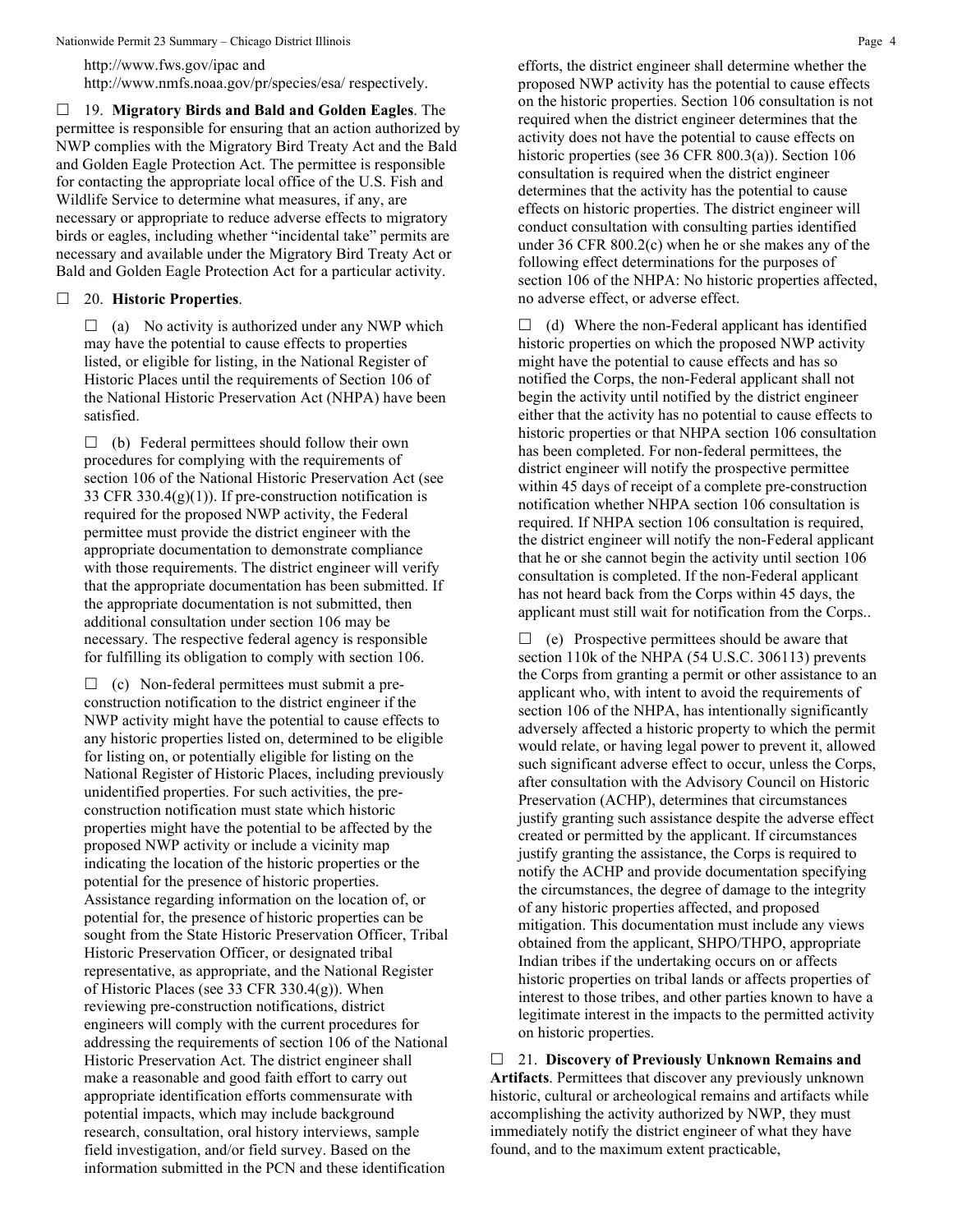avoid construction activities that may affect the remains and artifacts until the required coordination has been completed. The district engineer will initiate the Federal, Tribal, and state coordination required to determine if the items or remains warrant a recovery effort or if the site is eligible for listing in the National Register of Historic Places.

 **22. Designated Critical Resource Waters**. Critical resource waters include, NOAA-managed marine sanctuaries and marine monuments, and National Estuarine Research Reserves. The district engineer may designate, after notice and opportunity for public comment, additional waters officially designated by a state as having particular environmental or ecological significance, such as outstanding national resource waters or state natural heritage sites. The district engineer may also designate additional critical resource waters after notice and opportunity for public comment.

 $\Box$  (a) Discharges of dredged or fill material into waters of the United States are not authorized by NWPs 7, 12, 14, 16, 17, 21, 29, 31, 35, 39, 40, 42, 43, 44, 49, 50, 51, 52, 57, and 58 for any activity within, or directly affecting, critical resource waters, including wetlands adjacent to such waters.

 $\Box$  (b) For NWPs 3, 8, 10, 13, 15, 18, 19, 22, 23, 25, 27, 28, 30, 33, 34, 36, 37, 38, and 54, notification is required in accordance with general condition 32, for any activity proposed by permittees in the designated critical resource waters including wetlands adjacent to those waters. The district engineer may authorize activities under these NWPs only after she or he determines that the impacts to the critical resource waters will be no more than minimal.

 **23. Mitigation**. The district engineer will consider the following factors when determining appropriate and practicable mitigation necessary to ensure that the individual and cumulative adverse environmental effects are no more than minimal:

 $\Box$  (a) The activity must be designed and constructed to avoid and minimize adverse effects, both temporary and permanent, to waters of the United States to the maximum extent practicable at the project site (i.e., on site).

 $\Box$  (b) Mitigation in all its forms (avoiding, minimizing, rectifying, reducing, or compensating for resource losses) will be required to the extent necessary to ensure that the individual and cumulative adverse environmental effects are no more than minimal.

 $\Box$  (c) Compensatory mitigation at a minimum one-forone ratio will be required for all wetland losses that exceed 1/10-acre and require pre-construction notification, unless the district engineer determines in writing that either some other form of mitigation would be more environmentally appropriate or the adverse environmental effects of the proposed activity are no more than minimal, and provides an activity-specific waiver of this requirement. For wetland losses of 1/10 acre or less that require pre-construction notification, the district engineer may determine on a case-by-case basis that compensatory mitigation is required to ensure that the activity results in only minimal adverse environmental effects.

 $\Box$  (d) Compensatory mitigation at a minimum one-forone ratio will be required for all losses of stream bed that exceed 3/100-acre and require pre-construction notification, unless the district engineer determines in writing that either some other form of mitigation would be more environmentally appropriate or the adverse environmental effects of the proposed activity are no more than minimal, and provides an activity-specific waiver of this requirement. This compensatory mitigation requirement may be satisfied through the restoration or enhancement of riparian areas next to streams in accordance with paragraph (e) of this general condition. For losses of stream bed of 3/100-acre or less that require pre-construction notification, the district engineer may determine on a case-by-case basis that compensatory mitigation is required to ensure that the activity results in only minimal adverse environmental effects. Compensatory mitigation for losses of streams should be provided, if practicable, through stream rehabilitation, enhancement, or preservation, since streams are difficultto-replace resources (see  $33 \text{ CFR } 332.3(e)(3)$ ).

 $\Box$  (e) Compensatory mitigation plans for NWP activities in or near streams or other open waters will normally include a requirement for the restoration or enhancement, maintenance, and legal protection (e.g., conservation easements) of riparian areas next to open waters. In some cases, the restoration or maintenance/protection of riparian areas may be the only compensatory mitigation required. If restoring riparian areas involves planting vegetation, only native species should be planted. The width of the required riparian area will address documented water quality or aquatic habitat loss concerns. Normally, the riparian area will be 25 to 50 feet wide on each side of the stream, but the district engineer may require slightly wider riparian areas to address documented water quality or habitat loss concerns. If it is not possible to restore or maintain/protect a riparian area on both sides of a stream, or if the waterbody is a lake or coastal waters, then restoring or maintaining/protecting a riparian area along a single bank or shoreline may be sufficient.

Where both wetlands and open waters exist on the project site, the district engineer will determine the appropriate compensatory mitigation (e.g., riparian areas and/or wetlands compensation) based on what is best for the aquatic environment on a watershed basis. In cases where riparian areas are determined to be the most appropriate form of minimization or compensatory mitigation, the district engineer may waive or reduce the requirement to provide wetland compensatory mitigation for wetland losses.

 $\Box$  (f) Compensatory mitigation projects provided to offset losses of aquatic resources must comply with the applicable provisions of 33 CFR part 332.

 $\Box$  (1) The prospective permittee is responsible for proposing an appropriate compensatory mitigation option if compensatory mitigation is necessary to ensure that the activity results in no more than minimal adverse environmental effects. For the NWPs,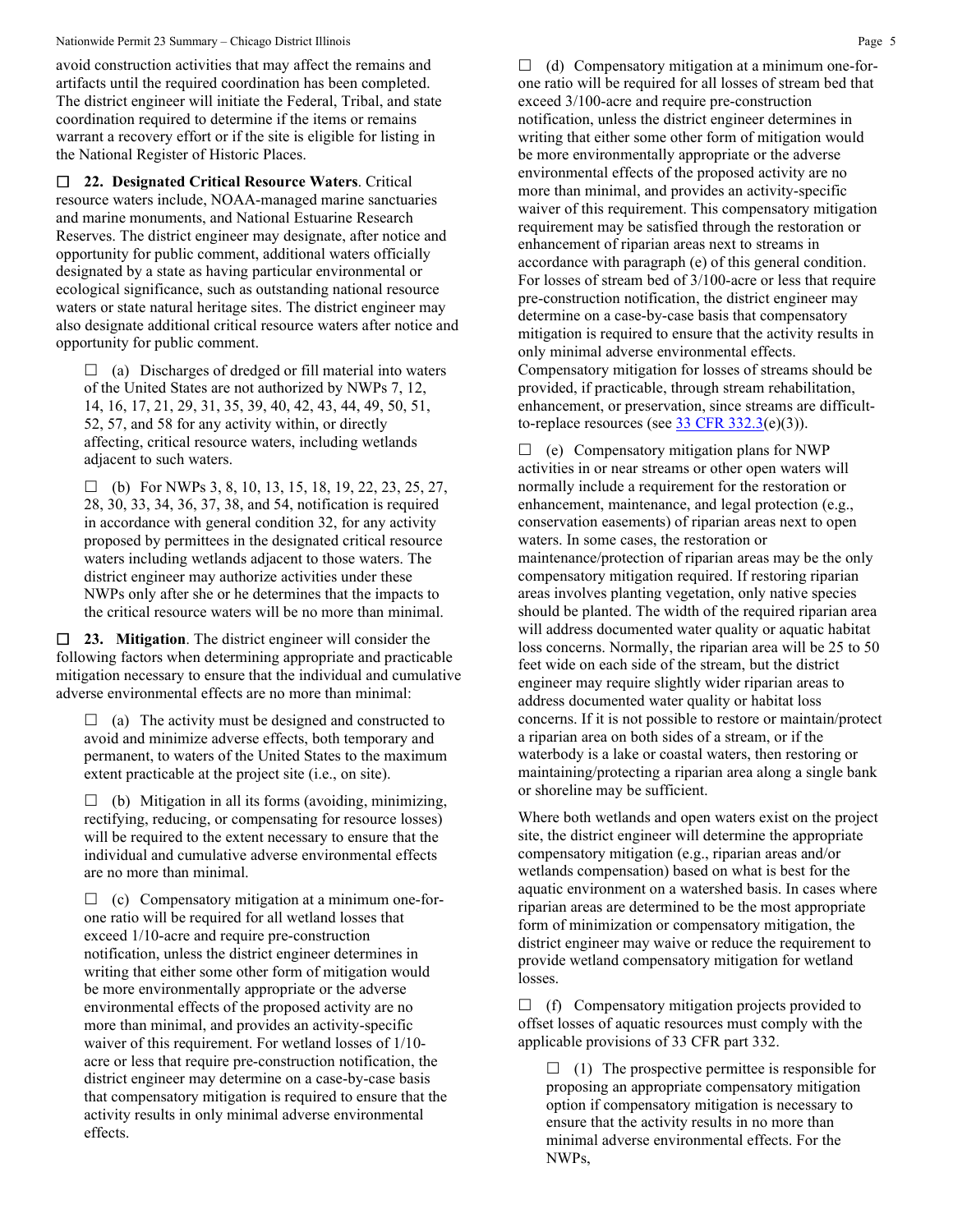the preferred mechanism for providing compensatory mitigation is mitigation bank credits or in-lieu fee program credits (see 33 CFR 332.3(b)(2) and (3)). However, if an appropriate number and type of mitigation bank or in-lieu credits are not available at the time the PCN is submitted to the district engineer, the district engineer may approve the use of permittee-responsible mitigation.

 $\Box$  (2) The amount of compensatory mitigation required by the district engineer must be sufficient to ensure that the authorized activity results in no more than minimal individual and cumulative adverse environmental effects (see 33 CFR 330.1(e)(3)). (See also 33 CFR 332.3(f).)

 $\Box$  (3) Since the likelihood of success is greater and the impacts to potentially valuable uplands are reduced, aquatic resource restoration should be the first compensatory mitigation option considered for permittee-responsible mitigation.

 $\Box$  (4) If permittee-responsible mitigation is the proposed option, the prospective permittee is responsible for submitting a mitigation plan. A conceptual or detailed mitigation plan may be used by the district engineer to make the decision on the NWP verification request, but a final mitigation plan that addresses the applicable requirements of 33 CFR  $332.4(c)(2)$  through (14) must be approved by the district engineer before the permittee begins work in waters of the United States, unless the district engineer determines that prior approval of the final mitigation plan is not practicable or not necessary to ensure timely completion of the required compensatory mitigation (see 33 CFR 332.3(k)(3)).

 $\Box$  (5) If mitigation bank or in-lieu fee program credits are the proposed option, the mitigation plan needs to address only the baseline conditions at the impact site and the number of credits to be provided (see 33 CFR 332.4(c)(1)(ii)).

 $\Box$  (6) Compensatory mitigation requirements (e.g., resource type and amount to be provided as compensatory mitigation, site protection, ecological performance standards, monitoring requirements) may be addressed through conditions added to the NWP authorization, instead of components of a compensatory mitigation plan (see 33 CFR  $332.4(c)(1)(ii)$ .

 $\Box$  (g) Compensatory mitigation will not be used to increase the acreage losses allowed by the acreage limits of the NWPs. For example, if an NWP has an acreage limit of 1/2-acre, it cannot be used to authorize any NWP activity resulting in the loss of greater than 1/2-acre of waters of the United States, even if compensatory mitigation is provided that replaces or restores some of the lost waters. However, compensatory mitigation can and should be used, as necessary, to ensure that an NWP activity already meeting the established acreage limits also satisfies the no more than minimal impact requirement for the NWPs.

 $\Box$  (h) Permittees may propose the use of mitigation banks, in-lieu fee programs, or permittee-responsible mitigation. When developing a compensatory mitigation proposal, the permittee must consider appropriate and practicable options consistent with the framework at 33 CFR 332.3(b). For activities resulting in the loss of marine or estuarine resources, permittee-responsible mitigation may be environmentally preferable if there are no mitigation banks or in-lieu fee programs in the area that have marine or estuarine credits available for sale or transfer to the permittee. For permittee-responsible mitigation, the special conditions of the NWP verification must clearly indicate the party or parties responsible for the implementation and performance of the compensatory mitigation project, and, if required, its long-term management.

 $\Box$  (i) Where certain functions and services of waters of the United States are permanently adversely affected by a regulated activity, such as discharges of dredged or fill material into waters of the United States that will convert a forested or scrub-shrub wetland to a herbaceous wetland in a permanently maintained utility line right-of-way, mitigation may be required to reduce the adverse environmental effects of the activity to the no more than minimal level.

 **24. Safety of Impoundment Structures**. To ensure that all impoundment structures are safely designed, the district engineer may require non-Federal applicants to demonstrate that the structures comply with established state dam safety criteria or have been designed by qualified persons. The district engineer may also require documentation that the design has been independently reviewed by similarly qualified persons, and appropriate modifications made to ensure safety.

## **25. Water Quality**.

 $\Box$  (a) Where the certifying authority (state, authorized tribe, or EPA, as appropriate) has not previously certified compliance of an NWP with CWA section 401, a CWA section 401 water quality certification for the proposed discharge must be obtained or waived (see 33 CFR [330.4\(](https://www.federalregister.gov/select-citation/2021/01/13/33-CFR-330.4)c)). If the permittee cannot comply with all of the conditions of a water quality certification previously issued by certifying authority for the issuance of the NWP, then the permittee must obtain a water quality certification or waiver for the proposed discharge in order for the activity to be authorized by an NWP.

 $\Box$  (b) If the NWP activity requires pre-construction notification and the certifying authority has not previously certified compliance of an NWP with CWA section 401, the proposed discharge is not authorized by an NWP until water quality certification is obtained or waived. If the certifying authority issues a water quality certification for the proposed discharge, the permittee must submit a copy of the certification to the district engineer. The discharge is not authorized by an NWP until the district engineer has notified the permittee that the water quality certification requirement has been satisfied by the issuance of a water quality certification or a waiver.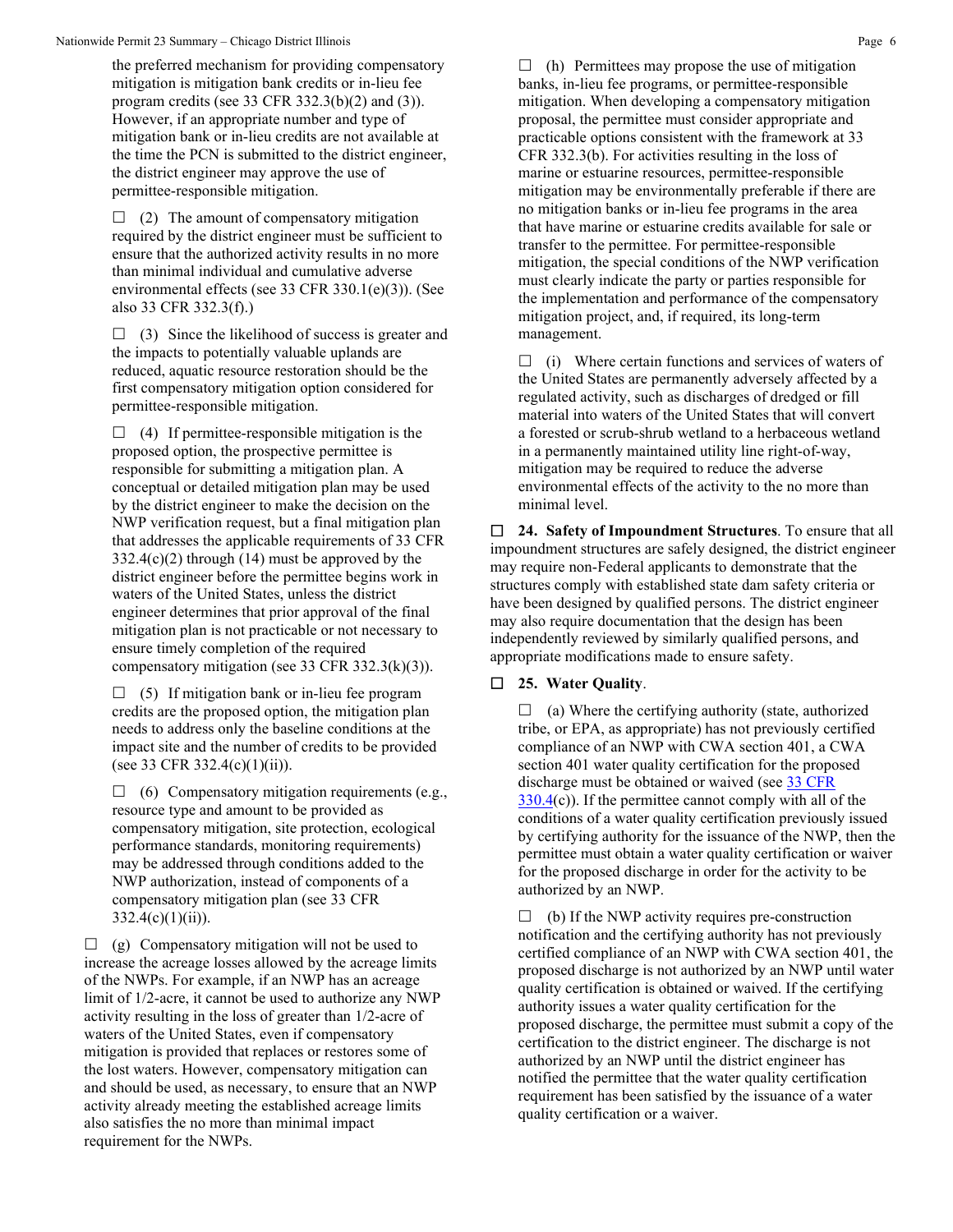$\Box$  (c) The district engineer or certifying authority may require additional water quality management measures to ensure that the authorized activity does not result in more than minimal degradation of water quality.

 **26. Coastal Zone Management**. In coastal states where an NWP has not previously received a state coastal zone management consistency concurrence, an individual state coastal zone management consistency concurrence must be obtained, or a presumption of concurrence must occur (see 33 CFR 330.4(d)). If the permittee cannot comply with all of the conditions of a coastal zone management consistency concurrence previously issued by the state, then the permittee must obtain an individual coastal zone management consistency concurrence or presumption of concurrence in order for the activity to be authorized by NWP. The district engineer or a state may require additional measures to ensure that the authorized activity is consistent with state coastal zone management requirements.

 **27. Regional and Case-By-Case Conditions**. The activity must comply with any regional conditions that may have been added by the Division Engineer (see 33 CFR 330.4(e)) and with any case specific conditions added by the Corps or by the state, Indian Tribe, or U.S. EPA in its CWA section 401 Water Quality Certification, or by the state in its Coastal Zone Management Act consistency determination.

 **28. Use of Multiple Nationwide Permits**. The use of more than one NWP for a single and complete project is authorized, subject to the following restrictions:

 $\Box$  (a) If only one of the NWPs used to authorize the single and complete project has a specified acreage limit, the acreage loss of waters of the United States cannot exceed the acreage limit of the NWP with the highest specified acreage limit. For example, if a road crossing over tidal waters is constructed under NWP 14, with associated bank stabilization authorized by NWP 13, the maximum acreage loss of waters of the United States for the total project cannot exceed 1/3-acre.

 $\Box$  (b) If one or more of the NWPs used to authorize the single and complete project has specified acreage limits, the acreage loss of waters of the United States authorized by those NWPs cannot exceed their respective specified acreage limits. For example, if a commercial development is constructed under NWP 39, and the single and complete project includes the filling of an upland ditch authorized by NWP 46, the maximum acreage loss of waters of the United States for the commercial development under NWP 39 cannot exceed 1/2-acre, and the total acreage loss of waters of United States due to the NWP 39 and 46 activities cannot exceed 1 acre.

 **29. Transfer of Nationwide Permit Verifications**. If the permittee sells the property associated with a nationwide permit verification, the permittee may transfer the nationwide permit verification to the new owner by submitting a letter to the appropriate Corps district office to validate the transfer. A copy of the nationwide permit verification must be attached to the letter, and the letter must contain the following statement and signature:

"When the structures or work authorized by this nationwide permit are still in existence at the time the property is transferred, the terms and conditions of this nationwide permit, including any special conditions, will continue to be binding on the new owner(s) of the property. To validate the transfer of this nationwide permit and the associated liabilities associated with compliance with its terms and conditions, have the transferee sign and date below."

(Transferee)

## (Date)

 **30. Compliance Certification**. Each permittee who receives an NWP verification letter from the Corps must provide a signed certification documenting completion of the authorized activity and implementation of any required compensatory mitigation. The success of any required permittee-responsible mitigation, including the achievement of ecological performance standards, will be addressed separately by the district engineer.

The Corps will provide the permittee the certification document with the NWP verification letter. The certification document will include:

 $\Box$  (a) A statement that the authorized activity was done in accordance with the NWP authorization, including any general, regional, or activity-specific conditions;

 $\Box$  (b) A statement that the implementation of any required compensatory mitigation was completed in accordance with the permit conditions. If credits from a mitigation bank or in-lieu fee program are used to satisfy the compensatory mitigation requirements, the certification must include the documentation required by 33 CFR 332.3(l)(3) to confirm that the permittee secured the appropriate number and resource type of credits; and

 $\Box$  (c) The signature of the permittee certifying the completion of the activity and mitigation.

The completed certification document must be submitted to the district engineer within 30 days of completion of the authorized activity or the implementation of any required compensatory mitigation, whichever occurs later.

 **31. Activities Affecting Structures or Works Built by the United States.** If an NWP activity also requires review by, or permission from, the Corps pursuant to 33 U.S.C. 408 because it will alter or temporarily or permanently occupy or use a U.S. Army Corps of Engineers (USACE) federally authorized Civil Works project (a "USACE project"), the prospective permittee must submit a pre-construction notification. See paragraph (b)(10) of general condition 32. An activity that requires section 408 permission and/or review is not authorized by NWP until the appropriate Corps office issues the section 408 permission or completes its review to alter, occupy, or use the USACE project, and the district engineer issues a written NWP verification.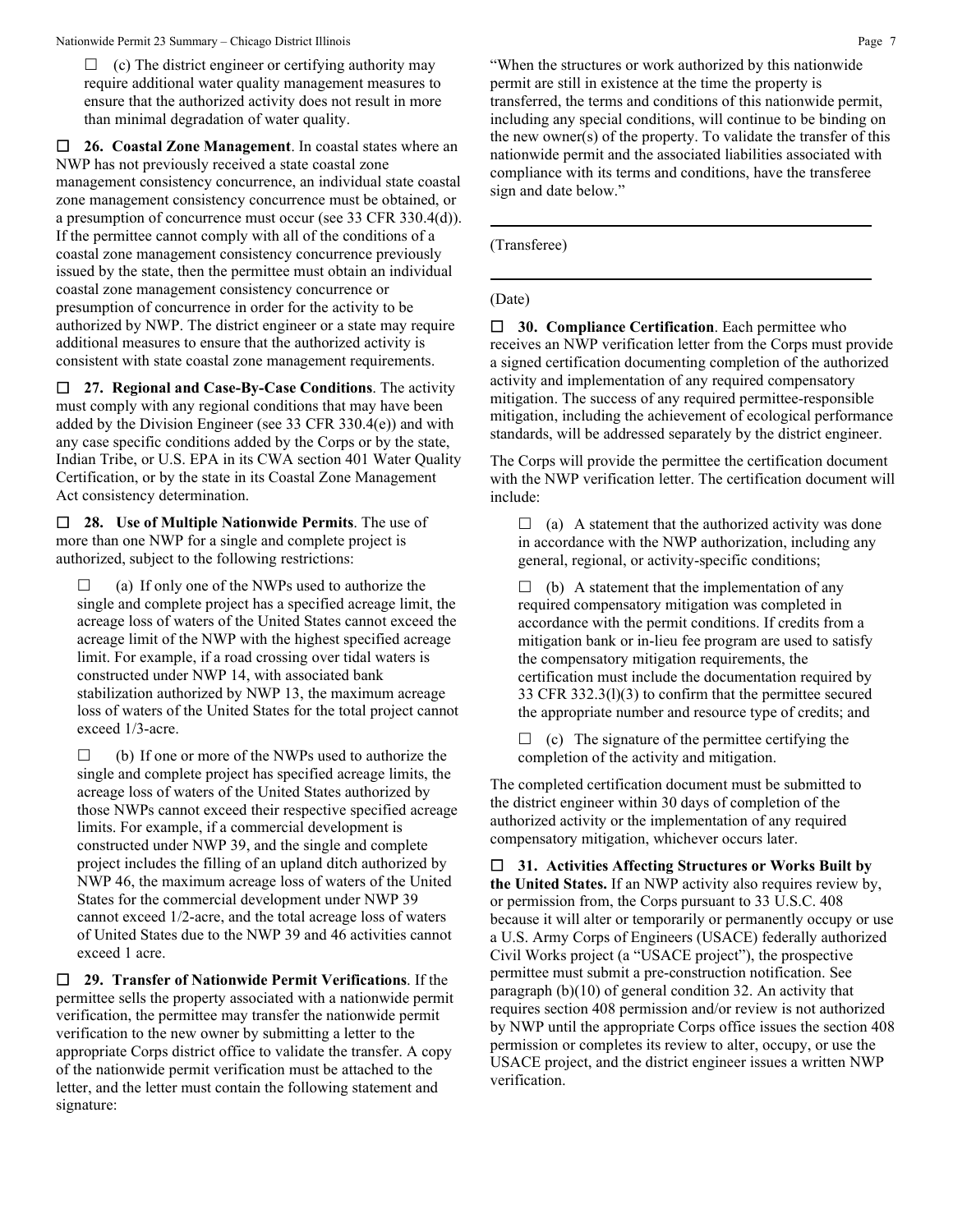#### **32. Pre-Construction Notification**.

 $\Box$  (a) **Timing**. Where required by the terms of the NWP, the prospective permittee must notify the district engineer by submitting a pre-construction notification (PCN) as early as possible. The district engineer must determine if the PCN is complete within 30 calendar days of the date of receipt and, if the PCN is determined to be incomplete, notify the prospective permittee within that 30 day period to request the additional information necessary to make the PCN complete. The request must specify the information needed to make the PCN complete. As a general rule, district engineers will request additional information necessary to make the PCN complete only once. However, if the prospective permittee does not provide all of the requested information, then the district engineer will notify the prospective permittee that the PCN is still incomplete and the PCN review process will not commence until all of the requested information has been received by the district engineer. The prospective permittee shall not begin the activity until either:

 $\Box$  (1) He or she is notified in writing by the district engineer that the activity may proceed under the NWP with any special conditions imposed by the district or division engineer; or

 $\Box$  (2) 45 calendar days have passed from the district engineer's receipt of the complete PCN and the prospective permittee has not received written notice from the district or division engineer. However, if the permittee was required to notify the Corps pursuant to general condition 18 that listed species or critical habitat might be affected or are in the vicinity of the activity, or to notify the Corps pursuant to general condition 20 that the activity might have the potential to cause effects to historic properties, the permittee cannot begin the activity until receiving written notification from the Corps that there is "no effect" on listed species or "no potential to cause effects" on historic properties, or that any consultation required under Section 7 of the Endangered Species Act (see 33 CFR 330.4(f)) and/or section 106 of the National Historic Preservation Act (see 33 CFR 330.4(g)) has been completed. If the proposed activity requires a written waiver to exceed specified limits of an NWP, the permittee may not begin the activity until the district engineer issues the waiver. If the district or division engineer notifies the permittee in writing that an individual permit is required within 45 calendar days of receipt of a complete PCN, the permittee cannot begin the activity until an individual permit has been obtained. Subsequently, the permittee's right to proceed under the NWP may be modified, suspended, or revoked only in accordance with the procedure set forth in 33 CFR 330.5(d)(2).

 (b) **Contents of Pre-Construction Notification**. The PCN must be in writing and include the following information:

 $\Box$  (1) Name, address and telephone numbers of the prospective permittee;

 $\Box$  (2) Location of the proposed activity;

 $\Box$  (3) Identify the specific NWP or NWP(s) the prospective permittee wants to use to authorize the proposed activity;

 $\Box$  (4) (i) A description of the proposed activity; the activity's purpose; direct and indirect adverse environmental effects the activity would cause, including the anticipated amount of loss of wetlands, other special aquatic sites, and other waters expected to result from the NWP activity, in acres, linear feet, or other appropriate unit of measure; a description of any proposed mitigation measures intended to reduce the adverse environmental effects caused by the proposed activity; and any other NWP(s), regional general permit(s), or individual permit(s) used or intended to be used to authorize any part of the proposed project or any related activity, including other separate and distant crossings for linear projects that require Department of the Army authorization but do not require pre-construction notification.The description of the proposed activity and any proposed mitigation measures should be sufficiently detailed to allow the district engineer to determine that the adverse environmental effects of the activity will be no more than minimal and to determine the need for compensatory mitigation or other mitigation measures.

 $\Box$  (ii) For linear projects where one or more single and complete crossings require preconstruction notification, the PCN must include the quantity of anticipated losses of wetlands, other special aquatic sites, and other waters for each single and complete crossing of those wetlands, other special aquatic sites, and other waters (including those single and complete crossings authorized by NWP but do not require PCNs). This information will be used by the district engineer to evaluate the cumulative adverse environmental effects of the proposed linear project, and does not change those non-PCN NWP activities into NWP PCNs.

 $\Box$  (iii) Sketches should be provided when necessary to show that the activity complies with the terms of the NWP. (Sketches usually clarify the activity and when provided results in a quicker decision. Sketches should contain sufficient detail to provide an illustrative description of the proposed activity (e.g., a conceptual plan), but do not need to be detailed engineering plans);

 $\Box$  (5) The PCN must include a delineation of wetlands, other special aquatic sites, and other waters, such as lakes and ponds, perennial, and intermittent, on the project site. Wetland delineations must be prepared in accordance with the current method required by the Corps. The permittee may ask the Corps to delineate the special aquatic sites and other waters on the project site, but there may be a delay if the Corps does the delineation, especially if the project site is large or contains many wetlands,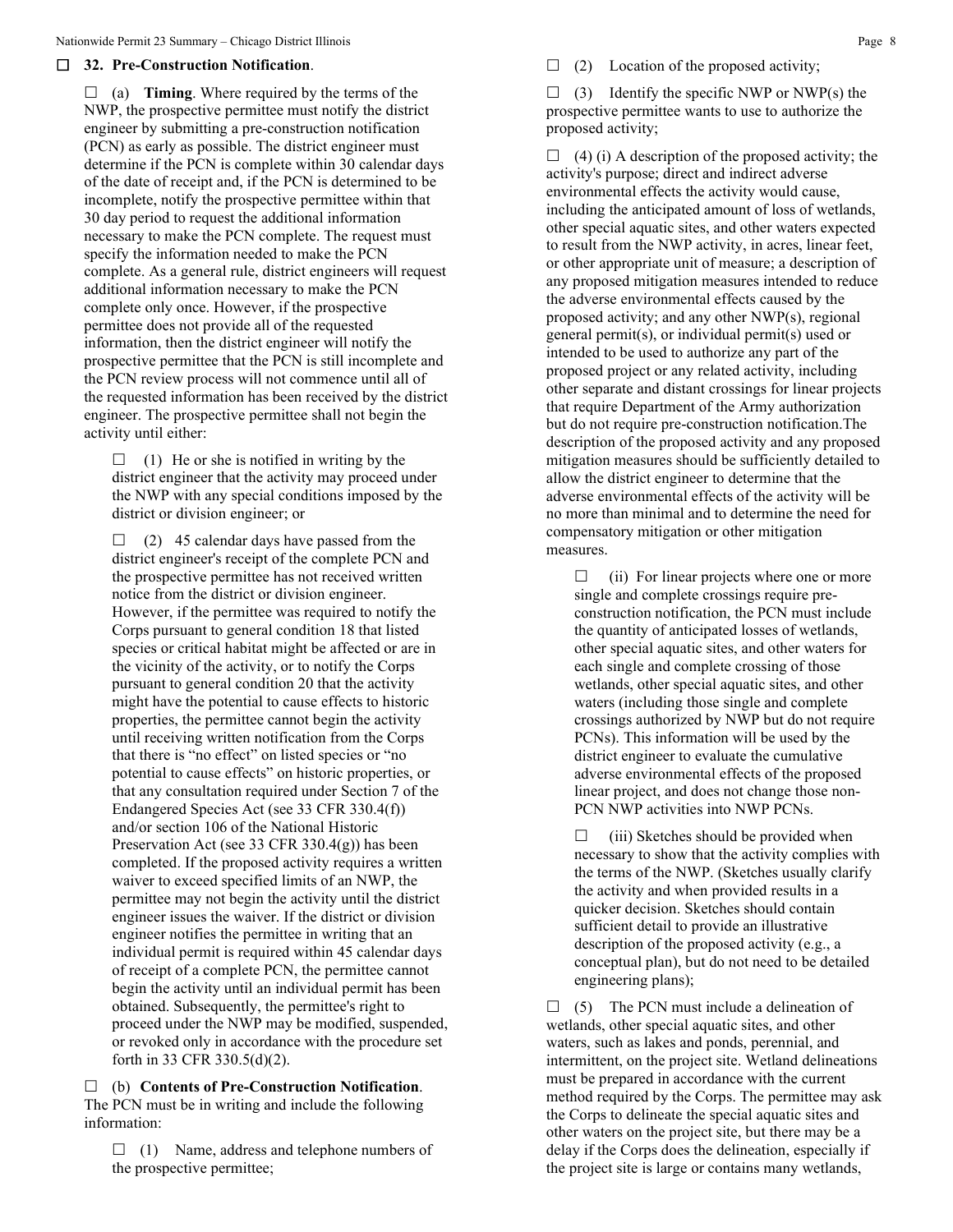other special aquatic sites, and other waters. Furthermore, the 45-day period will not start until the delineation has been submitted to or completed by the Corps, as appropriate;

 $\Box$  (6) If the proposed activity will result in the loss of greater than 1/10-acre of wetlands or 3/100 acre of stream bed and a PCN is required, the prospective permittee must submit a statement describing how the mitigation requirement will be satisfied, or explaining why the adverse environmental effects are no more than minimal and why compensatory mitigation should not be required. As an alternative, the prospective permittee may submit a conceptual or detailed mitigation plan.

 $\Box$  (7) For non-federal permittees, if any listed species (or species proposed for listing) or designated critical habitat (or critical habitat proposed for such designation) might be affected or is in the vicinity of the activity, or if the activity is located in designated critical habitat (or critical habitat proposed for such designation), the PCN must include the name(s) of those endangered or threatened species (or species proposed for listing) that might be affected by the proposed activity or utilize the designated critical habitat (or critical habitat proposed for such designation) that might be affected by the proposed activity. For NWP activities that require pre-construction notification, Federal permittees must provide documentation demonstrating compliance with the Endangered Species Act;

 $\Box$  (8) For non-federal permittees, if the NWP activity might have the potential to cause effects to a historic property listed on, determined to be eligible for listing on, or potentially eligible for listing on, the National Register of Historic Places, the PCN must state which historic property might have the potential to be affected by the proposed activity or include a vicinity map indicating the location of the historic property. For NWP activities that require preconstruction notification, Federal permittees must provide documentation demonstrating compliance with section 106 of the National Historic Preservation Act;

 $\Box$  (9) For an activity that will occur in a component of the National Wild and Scenic River System, or in a river officially designated by Congress as a "study river" for possible inclusion in the system while the river is in an official study status, the PCN must identify the Wild and Scenic River or the "study river" (see general condition 16); and

 $\Box$  (10) For an NWP activity that requires permission from, or review by, the Corps pursuant to 33 U.S.C. 408 because it will alter or temporarily or permanently occupy or use a U.S. Army Corps of Engineers federally authorized civil works project, the pre-construction notification must include a statement confirming that the project proponent has submitted a written request for section 408

permission from, or review by, the Corps office having jurisdiction over that USACE project.

 (c) **Form of Pre-Construction Notification.** The nationwide permit pre-construction notification form (Form ENG 6082) should be used for NWP PCNs. A letter containing the required information may also be used. Applicants may provide electronic files of PCNs and supporting materials if the district engineer has established tools and procedures for electronic submittals.

(d) **Agency Coordination**:

 $\Box$  (1) The district engineer will consider any comments from Federal and state agencies concerning the proposed activity's compliance with the terms and conditions of the NWPs and the need for mitigation to reduce the activity's adverse environmental effects so that they are no more than minimal.

 $\Box$  (2) Agency coordination is required for:

i) All NWP activities that require preconstruction notification and result in the loss of greater than 1/2-acre of waters of the United States;

ii) NWP 13 activities in excess of 500 linear feet, fills greater than one cubic yard per running foot, or involve discharges of dredged or fill material into special aquatic sites; and

(iii) NWP 54 activities in excess of 500 linear feet, or that extend into the waterbody more than 30 feet from the mean low water line in tidal waters or the ordinary high water mark in the Great Lakes.

 $\Box$  (3) When agency coordination is required, the district engineer will immediately provide (e.g., via email, facsimile transmission, overnight mail, or other expeditious manner) a copy of the complete PCN to the appropriate Federal or state offices (FWS, state natural resource or water quality agency, EPA, and, if appropriate, the NMFS). With the exception of NWP 37, these agencies will have 10 calendar days from the date the material is transmitted to notify the district engineer via telephone, facsimile transmission, or email that they intend to provide substantive, site-specific comments. The comments must explain why the agency believes the adverse environmental effects will be more than minimal. If so contacted by an agency, the district engineer will wait an additional 15 calendar days before making a decision on the pre-construction notification. The district engineer will fully consider agency comments received within the specified time frame concerning the proposed activity's compliance with the terms and conditions of the NWPs, including the need for mitigation to ensure that the net adverse environmental effects of the proposed activity are no more than minimal. The district engineer will provide no response to the resource agency, except as provided below.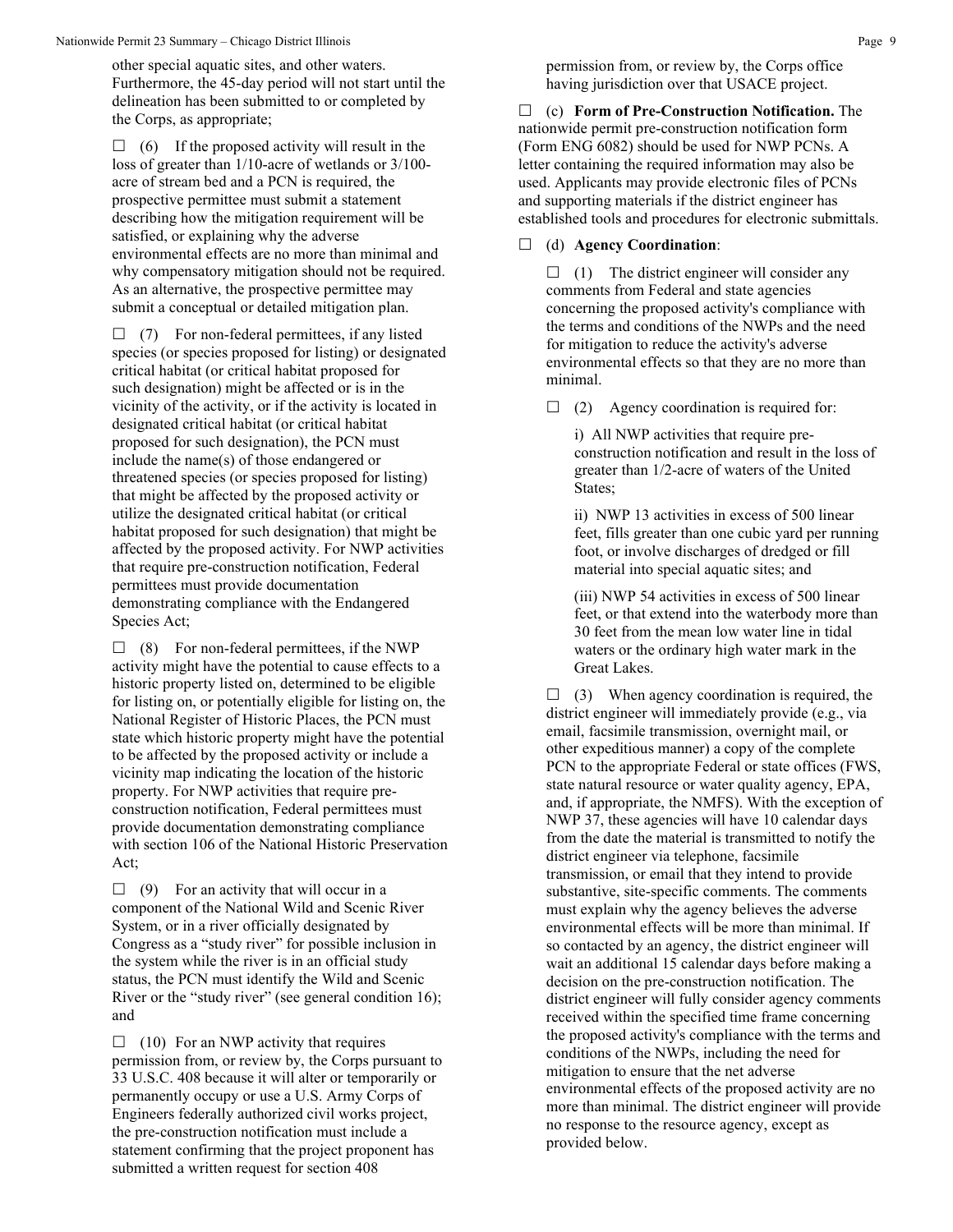The district engineer will indicate in the administrative record associated with each preconstruction notification that the resource agencies' concerns were considered. For NWP 37, the emergency watershed protection and rehabilitation activity may proceed immediately in cases where there is an unacceptable hazard to life or a significant loss of property or economic hardship will occur. The district engineer will consider any comments received to decide whether the NWP 37 authorization should be modified, suspended, or revoked in accordance with the procedures at 33 CFR 330.5.

 $\Box$  (4) In cases of where the prospective permittee is not a Federal agency, the district engineer will provide a response to NMFS within 30 calendar days of receipt of any Essential Fish Habitat conservation recommendations, as required by section 305(b)(4)(B) of the Magnuson-Stevens Fishery Conservation and Management Act.

 $\Box$  (5) Applicants are encouraged to provide the Corps with either electronic files or multiple copies of pre-construction notifications to expedite agency coordination.

#### **C. District Engineer's Decision**

 $\Box$  1. In reviewing the PCN for the proposed activity, the district engineer will determine whether the activity authorized by the NWP will result in more than minimal individual or cumulative adverse environmental effects or may be contrary to the public interest. If a project proponent requests authorization by a specific NWP, the district engineer should issue the NWP verification for that activity if it meets the terms and conditions of that NWP, unless he or she determines, after considering mitigation, that the proposed activity will result in more than minimal individual and cumulative adverse effects on the aquatic environment and other aspects of the public interest and exercises discretionary authority to require an individual permit for the proposed activity. For a linear project, this determination will include an evaluation of the single and complete crossings of waters of the United States that require PCNs to determine whether they individually satisfy the terms and conditions of the NWP(s), as well as the cumulative effects caused by all of the crossings of waters of the United States authorized by NWP. If an applicant requests a waiver of an applicable limit, as provided for in NWPs 13, 36, or 54, the district engineer will only grant the waiver upon a written determination that the NWP activity will result in only minimal individual and cumulative adverse environmental effects.

 $\Box$  2. When making minimal adverse environmental effects determinations the district engineer will consider the direct and indirect effects caused by the NWP activity. He or she will also consider the cumulative adverse environmental effects caused by activities authorized by NWP and whether those cumulative adverse environmental effects are no more than minimal. The district engineer will also consider site specific factors, such as the environmental setting in the vicinity of the NWP activity, the type of resource that will be affected by the NWP activity, the functions provided by the aquatic resources that will be affected by the NWP activity, the degree or magnitude to which the aquatic resources

perform those functions, the extent that aquatic resource functions will be lost as a result of the NWP activity (e.g., partial or complete loss), the duration of the adverse effects (temporary or permanent), the importance of the aquatic resource functions to the region (e.g., watershed or ecoregion), and mitigation required by the district engineer. If an appropriate functional or condition assessment method is available and practicable to use, that assessment method may be used by the district engineer to assist in the minimal adverse environmental effects determination. The district engineer may add case-specific special conditions to the NWP authorization to address site-specific environmental concerns.

 $\Box$  3. If the proposed activity requires a PCN and will result in a loss of greater than 1/10-acre of wetlands or 3/100 acre of stream bed, the prospective permittee should submit a mitigation proposal with the PCN. Applicants may also propose compensatory mitigation for NWP activities with smaller impacts, or for impacts to other types of waters. The district engineer will consider any proposed compensatory mitigation or other mitigation measures the applicant has included in the proposal in determining whether the net adverse environmental effects of the proposed activity are no more than minimal. The compensatory mitigation proposal may be either conceptual or detailed. If the district engineer determines that the activity complies with the terms and conditions of the NWP and that the adverse environmental effects are no more than minimal, after considering mitigation, the district engineer will notify the permittee and include any activity-specific conditions in the NWP verification the district engineer deems necessary. Conditions for compensatory mitigation requirements must comply with the appropriate provisions at  $33 \text{ CFR } 332.3(k)$ . The district engineer must approve the final mitigation plan before the permittee commences work in waters of the United States, unless the district engineer determines that prior approval of the final mitigation plan is not practicable or not necessary to ensure timely completion of the required compensatory mitigation. If the prospective permittee elects to submit a compensatory mitigation plan with the PCN, the district engineer will expeditiously review the proposed compensatory mitigation plan. The district engineer must review the proposed compensatory mitigation plan within 45 calendar days of receiving a complete PCN and determine whether the proposed mitigation would ensure that the NWP activity results in no more than minimal adverse environmental effects. If the net adverse environmental effects of the NWP activity (after consideration of the mitigation proposal) are determined by the district engineer to be no more than minimal, the district engineer will provide a timely written response to the applicant. The response will state that the NWP activity can proceed under the terms and conditions of the NWP, including any activity-specific conditions added to the NWP authorization by the district engineer.

 $\Box$  4. If the district engineer determines that the adverse environmental effects of the proposed activity are more than minimal, then the district engineer will notify the applicant either: (a) That the activity does not qualify for authorization under the NWP and instruct the applicant on the procedures to seek authorization under an individual permit; (b) that the activity is authorized under the NWP subject to the applicant's submission of a mitigation plan that would reduce the adverse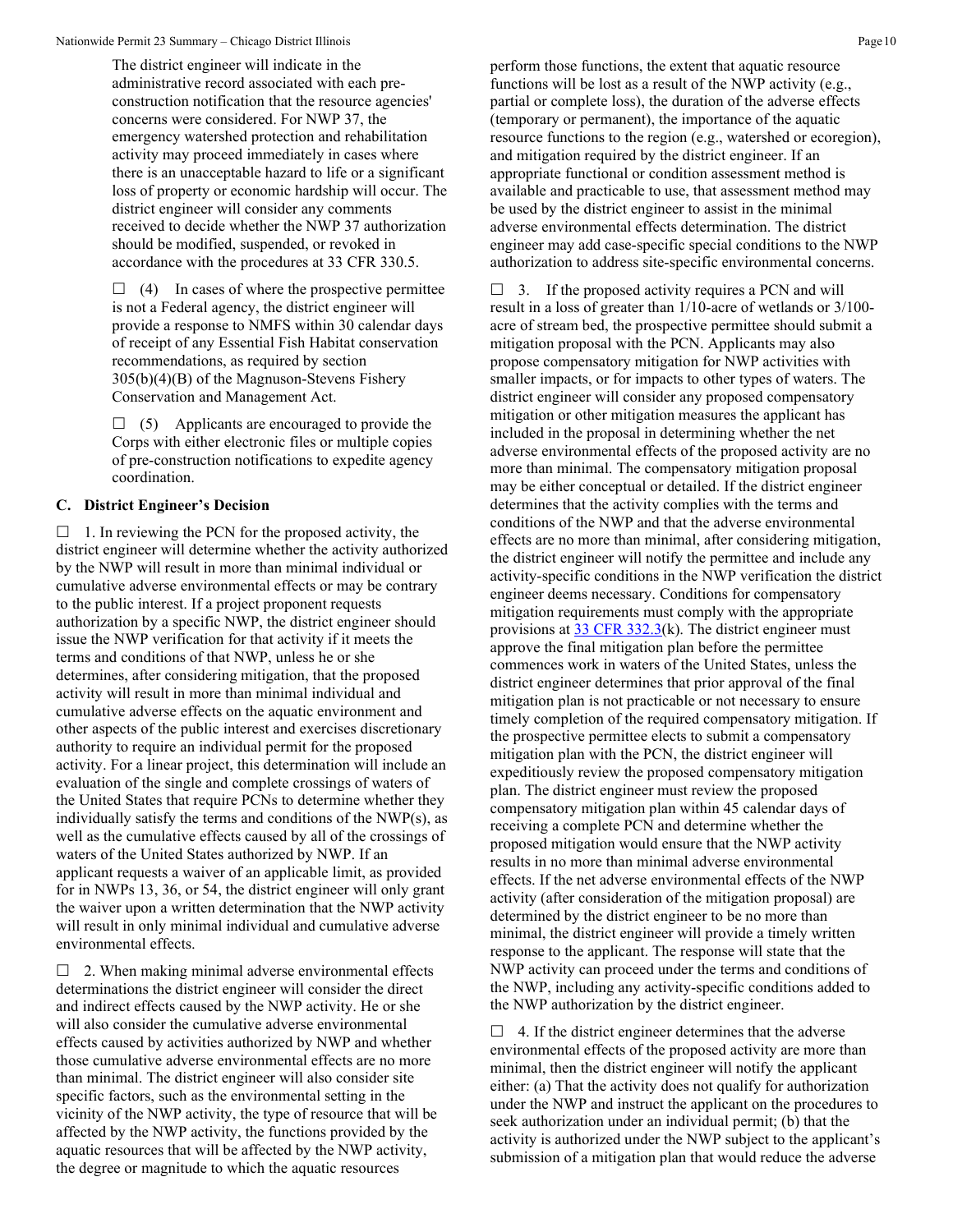environmental effects so that they are no more than minimal; or (c) that the activity is authorized under the NWP with specific modifications or conditions. Where the district engineer determines that mitigation is required to ensure no more than minimal adverse environmental effects, the activity will be authorized within the 45-day PCN period (unless additional time is required to comply with general conditions 18, 20, and/or 31), with activity-specific conditions that state the mitigation requirements. The authorization will include the necessary conceptual or detailed mitigation plan or a requirement that the applicant submit a mitigation plan that would reduce the adverse environmental effects so that they are no more than minimal. When compensatory mitigation is required, no work in waters of the United States may occur until the district engineer has approved a specific mitigation plan or has determined that prior approval of a final mitigation plan is not practicable or not necessary to ensure timely completion of the required compensatory mitigation.

#### D. **Further Information**

1. District engineers have authority to determine if an activity complies with the terms and conditions of an NWP.

2. NWPs do not obviate the need to obtain other federal, state, or local permits, approvals, or authorizations required by law.

3. NWPs do not grant any property rights or exclusive privileges.

4. NWPs do not authorize any injury to the property or rights of others.

5. NWPs do not authorize interference with any existing or proposed Federal project (see general condition 31).

#### E. **Definitions**

**Best management practices (BMPs)**: Policies, practices, procedures, or structures implemented to mitigate the adverse environmental effects on surface water quality resulting from development. BMPs are categorized as structural or nonstructural.

**Compensatory mitigation**: The restoration (re-establishment or rehabilitation), establishment (creation), enhancement, and/or in certain circumstances preservation of aquatic resources for the purposes of offsetting unavoidable adverse impacts which remain after all appropriate and practicable avoidance and minimization has been achieved.

**Currently serviceable**: Useable as is or with some maintenance, but not so degraded as to essentially require reconstruction.

**Direct effects**: Effects that are caused by the activity and occur at the same time and place.

**Discharge**: The term "discharge" means any discharge of dredged or fill material into waters of the United States.

**Ecological reference:** A model used to plan and design an aquatic habitat and riparian area restoration, enhancement, or establishment activity under NWP 27. An ecological reference may be based on the structure, functions, and dynamics of an aquatic habitat type or a riparian area type that currently exists in the region where the proposed NWP 27 activity is located. Alternatively, an ecological reference may be based on a conceptual model for the aquatic habitat type or riparian area type to be restored, enhanced, or established as a result of the proposed NWP 27 activity. An ecological reference takes into account the range of variation of the aquatic habitat type or riparian area type in the region.

**Enhancement**: The manipulation of the physical, chemical, or biological characteristics of an aquatic resource to heighten, intensify, or improve a specific aquatic resource function(s). Enhancement results in the gain of selected aquatic resource function(s), but may also lead to a decline in other aquatic resource function(s). Enhancement does not result in a gain in aquatic resource area.

**Establishment (creation):** The manipulation of the physical, chemical, or biological characteristics present to develop an aquatic resource that did not previously exist at an upland site. Establishment results in a gain in aquatic resource area.

**High Tide Line**: The line of intersection of the land with the water's surface at the maximum height reached by a rising tide. The high tide line may be determined, in the absence of actual data, by a line of oil or scum along shore objects, a more or less continuous deposit of fine shell or debris on the foreshore or berm, other physical markings or characteristics, vegetation lines, tidal gages, or other suitable means that delineate the general height reached by a rising tide. The line encompasses spring high tides and other high tides that occur with periodic frequency but does not include storm surges in which there is a departure from the normal or predicted reach of the tide due to the piling up of water against a coast by strong winds such as those accompanying a hurricane or other intense storm.

**Historic Property**: Any prehistoric or historic district, site (including archaeological site), building, structure, or other object included in, or eligible for inclusion in, the National Register of Historic Places maintained by the Secretary of the Interior. This term includes artifacts, records, and remains that are related to and located within such properties. The term includes properties of traditional religious and cultural importance to an Indian tribe or Native Hawaiian organization and that meet the National Register criteria (36 CFR part 60).

**Independent utility**: A test to determine what constitutes a single and complete non-linear project in the Corps Regulatory Program. A project is considered to have independent utility if it would be constructed absent the construction of other projects in the project area. Portions of a multi-phase project that depend upon other phases of the project do not have independent utility. Phases of a project that would be constructed even if the other phases were not built can be considered as separate single and complete projects with independent utility.

**Indirect effects**: Effects that are caused by the activity and are later in time or farther removed in distance, but are still reasonably foreseeable.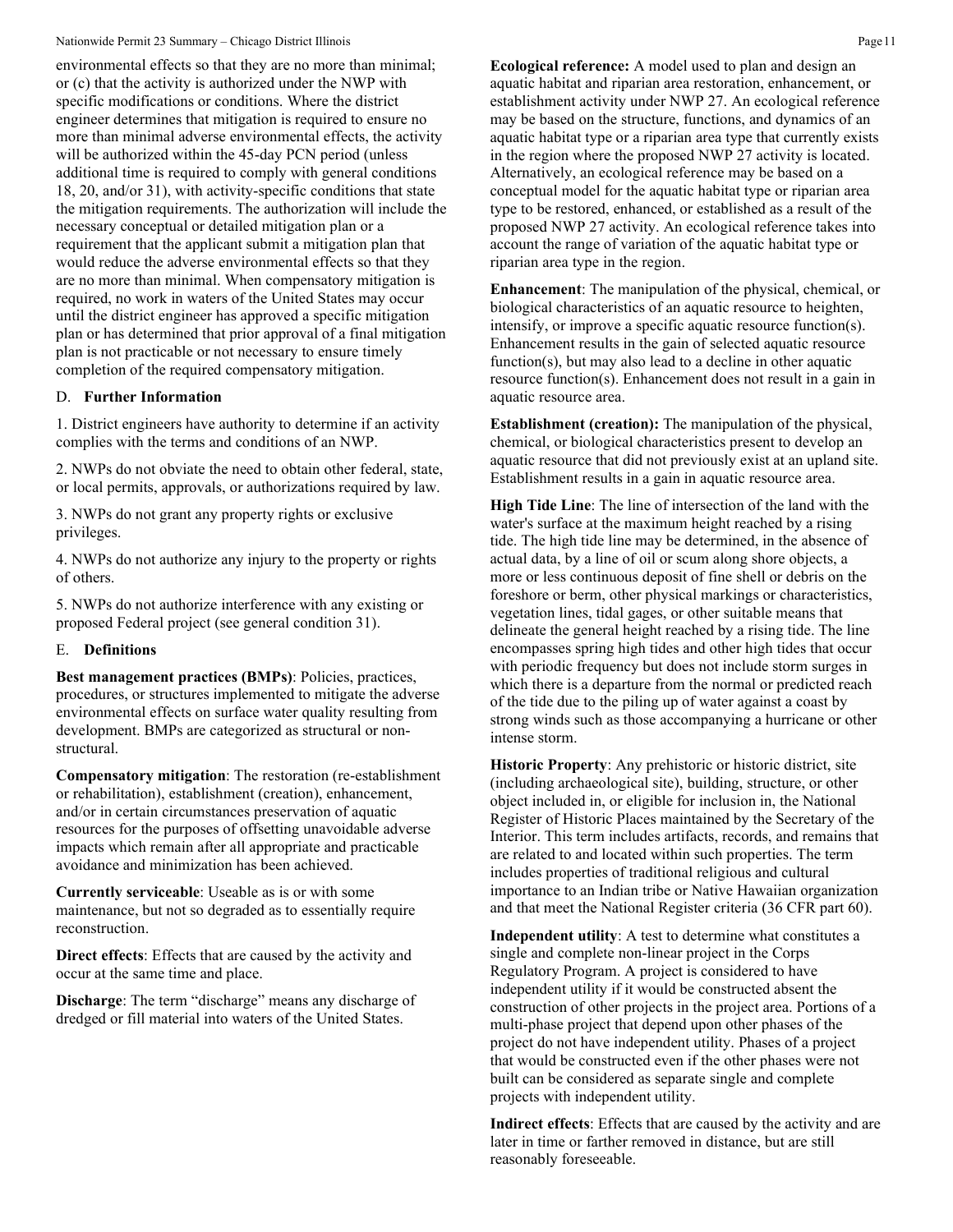**Loss of waters of the United States**: Waters of the United States that are permanently adversely affected by filling, flooding, excavation, or drainage because of the regulated activity. The loss of stream bed includes the acres of stream bed that are permanently adversely affected by filling or excavation because of the regulated activity. Permanent adverse effects include permanent discharges of dredged or fill material that change an aquatic area to dry land, increase the bottom elevation of a waterbody, or change the use of a waterbody. The acreage of loss of waters of the United States is a threshold measurement of the impact to jurisdictional waters for determining whether a project may qualify for an NWP; it is not a net threshold that is calculated after considering compensatory mitigation that may be used to offset losses of aquatic functions and services. Waters of the United States temporarily filled, flooded, excavated, or drained, but restored to pre-construction contours and elevations after construction, are not included in the measurement of loss of waters of the United States. Impacts resulting from activities that do not require Department of the Army authorization, such as activities eligible for exemptions under section 404(f) of the Clean Water Act, are not considered when calculating the loss of waters of the United States.

**Navigable waters:** Waters subject to section 10 of the Rivers and Harbors Act of 1899. These waters are defined at 33 CFR part 329.

**Non-tidal wetland**: A non-tidal wetland is a wetland that is not subject to the ebb and flow of tidal waters. Non-tidal wetlands contiguous to tidal Start Printed Page 57394waters are located landward of the high tide line (i.e., spring high tide line).

**Open water:** For purposes of the NWPs, an open water is any area that in a year with normal patterns of precipitation has water flowing or standing above ground to the extent that an ordinary high water mark can be determined. Aquatic vegetation within the area of flowing or standing water is either non-emergent, sparse, or absent. Vegetated shallows are considered to be open waters. Examples of "open waters" include rivers, streams, lakes, and ponds.

**Ordinary High Water Mark**: The term ordinary high water mark means that line on the shore established by the fluctuations of water and indicated by physical characteristics such as a clear, natural line impressed on the bank, shelving, changes in the character of soil, destruction of terrestrial vegetation, the presence of litter and debris, or other appropriate means that consider the characteristics of the surrounding areas.

**Perennial stream**: A perennial stream has surface water flowing continuously year-round during a typical year.

**Practicable:** Available and capable of being done after taking into consideration cost, existing technology, and logistics in light of overall project purposes.

**Pre-construction notification:** A request submitted by the project proponent to the Corps for confirmation that a particular activity is authorized by nationwide permit. The request may be a permit application, letter, or similar document that includes information about the proposed work and its anticipated environmental effects. Pre-construction notification may be required by the terms and conditions of a nationwide permit, or by regional conditions. A preconstruction notification may be voluntarily submitted in cases where pre-construction notification is not required and the project proponent wants confirmation that the activity is authorized by nationwide permit.

**Preservation**: The removal of a threat to, or preventing the decline of, aquatic resources by an action in or near those aquatic resources. This term includes activities commonly associated with the protection and maintenance of aquatic resources through the implementation of appropriate legal and physical mechanisms. Preservation does not result in a gain of aquatic resource area or functions.

**Re-establishment**: The manipulation of the physical, chemical, or biological characteristics of a site with the goal of returning natural/historic functions to a former aquatic resource. Re-establishment results in rebuilding a former aquatic resource and results in a gain in aquatic resource area and functions.

**Rehabilitation**: The manipulation of the physical, chemical, or biological characteristics of a site with the goal of repairing natural/historic functions to a degraded aquatic resource. Rehabilitation results in a gain in aquatic resource function, but does not result in a gain in aquatic resource area.

**Restoration**: The manipulation of the physical, chemical, or biological characteristics of a site with the goal of returning natural/historic functions to a former or degraded aquatic resource. For the purpose of tracking net gains in aquatic resource area, restoration is divided into two categories: Reestablishment and rehabilitation.

**Riffle and pool complex**: Riffle and pool complexes are special aquatic sites under the 404(b)(1) Guidelines. Riffle and pool complexes sometimes characterize steep gradient sections of streams. Such stream sections are recognizable by their hydraulic characteristics. The rapid movement of water over a course substrate in riffles results in a rough flow, a turbulent surface, and high dissolved oxygen levels in the water. Pools are deeper areas associated with riffles. A slower stream velocity, a streaming flow, a smooth surface, and a finer substrate characterize pools.

**Riparian areas**: Riparian areas are lands next to streams, lakes, and estuarine-marine shorelines. Riparian areas are transitional between terrestrial and aquatic ecosystems, through which surface and subsurface hydrology connects riverine, lacustrine, estuarine, and marine waters with their adjacent wetlands, non-wetland waters, or uplands. Riparian areas provide a variety of ecological functions and services and help improve or maintain local water quality. (See general condition 23.)